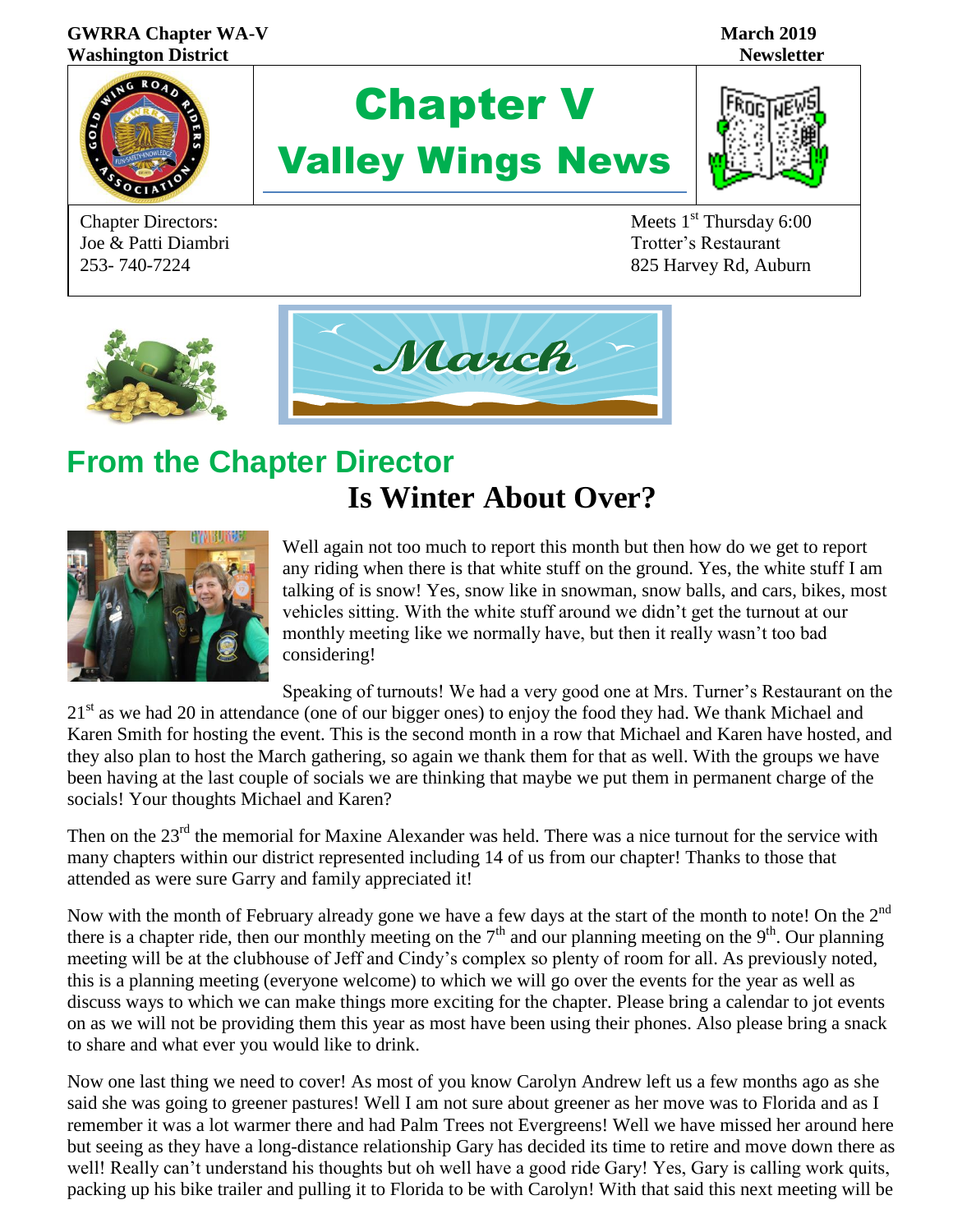the last one for Gary so join us in wishing Gary farewell for a safe journey to the opposite corner of the US! Gary will be gone but not forgotten as he is going to be doing some long-distance web work for us until we get someone that can fill his shoes or fit his saddle! Thanks Again Gary for All You Do, You Are Going to be Missed!

Your Nearly Frozen Directors

*DiambriJoe & Patti* <sup>C</sup>



#### **ASSISTANT CHAPTER DIRECTORS:**

#### **Are You Ready**



 Most of us do not expect or anticipate a breakdown or an emergency situation while riding our Bikes. For the most part, Gold Wings do not suffer breakdowns often. We have faith that the bike will stay running and not give us trouble for tens or hundreds of thousand miles. Are you ready if something does happen? Do you have supplies in the bike to save you from a situation that could leave you stranded?

Some of the things that are helpful to carry with you are: Fuses, Relays, Light Bulbs, Tire repair/Pump. Plus a good flashlight, High Vis Vest, First Aid Kit, and Duct Tape.

 I found out the hard way recently on my way to the last Chapter Social in Puyallup. Cindy, Manuel and I were riding our bikes on back roads to the location for the Social Dinner. Our GPS took us on these roads due to the heavy southbound traffic on 167. We were going up Peasley Canyon Road heading to Peasley Canyon Way. There is a small roundabout and we had to travel 34 of the way around. I misjudged the curve and ended up undercutting it causing the left side of the bike to strike the small curb. This impact broke the side stand switch which tells the bike if the side stand is up or down. With this switch broken off and destroyed, the bike thought the side stand was down. This caused the bike to immediately shut off. I was upright and kept it upright to a stop. With Manuel on the back, I had to quickly figure out what to do. I did not think straight due to we were in the middle of the road blocking traffic. Cindy said, Get Manuel Off the bike, so I did that. I then walked the bike about 10 feet to a spot that was out of the way. Cindy pulled into the traffic circle and parked. The traffic was able to get around us as I tried to figure out what to do. I took off the side cover on the left and could see the wire harness leading to the switch. I then pulled out my knife. This is the thing I am glad now I had with me. I suggest that a knife of some kind be kept in the bike for times like this. Using the knife I stripped off the protective sleeve from the 3 wires going to the switch. I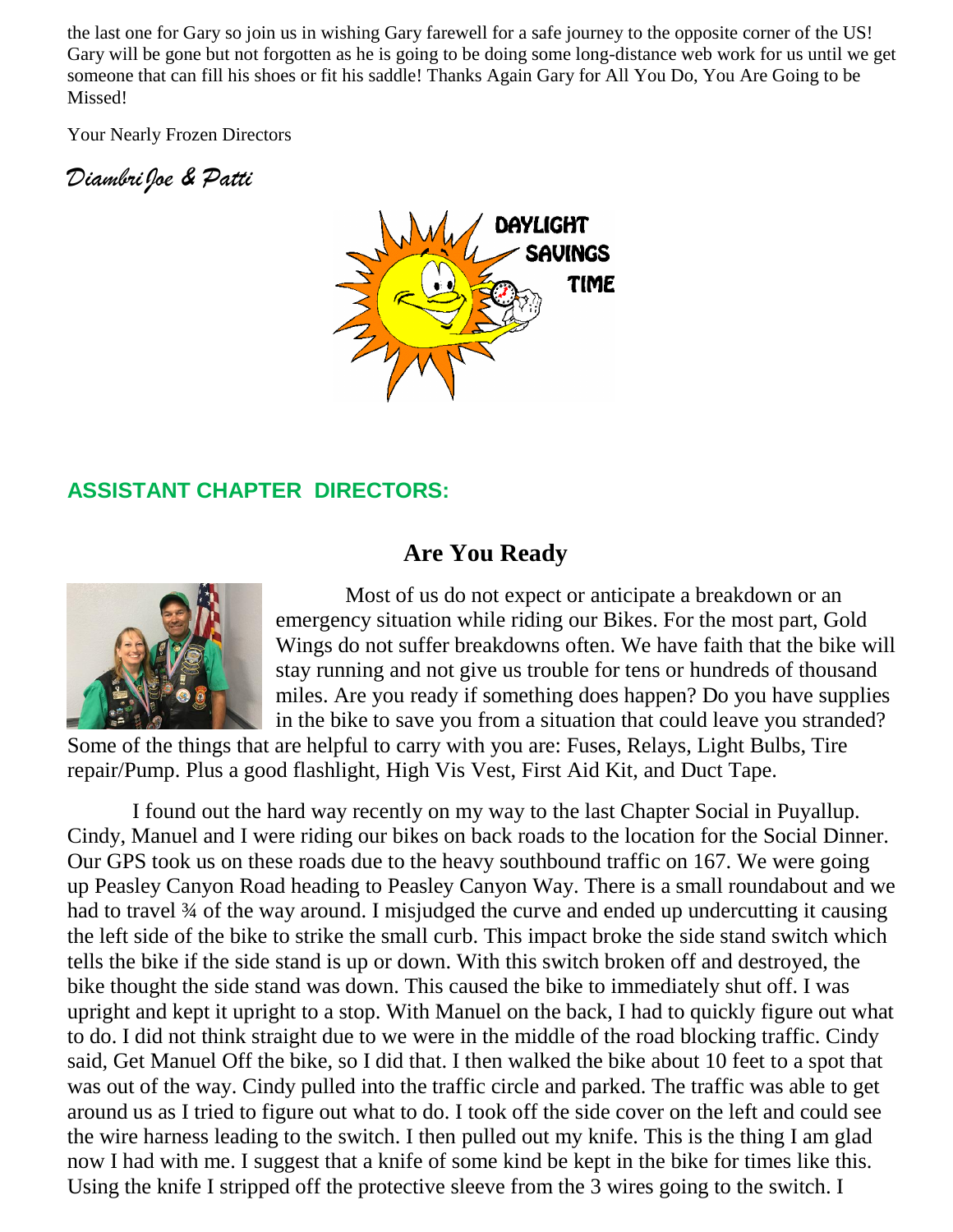thought of how this switch might work. 3 wires, one has to be ground and the others are positive for something. I cut the broken switch off leaving the 3 wires. I stripped the insulation off those 3 wires and wrapped two of them together. I started the bike and put it in gear, the bike died. That was not the right ones to wrap together. I then wrapped all three together. I started the bike again and put it in gear. It stayed running, good, now we can get back on the road to Puyallup. I put the side cover back on and Cindy got Manuel on her Spyder. Off we went to the Social. We made it on time with that little 15 minute delay. If I did not think of how to fix it, we could have been stuck there for a while waiting for a tow truck. I hope I am not the only one who can figure out stuff like this. So if your side stand switch breaks and your bike will not run when in gear, cut and wrap the Green/GreenWhite wires together and you will be back on the road. The part cost around \$40.00 and is easy to replace. I call it being a McGyver.

 Unfortunately now I have another problem. While I was cutting off the strap holding the wire harness, I cut a hole in my cooling system hose running in that area. The bike is down until I get the new switch and cooling hose. Take note of what you are carrying for those just in case moments. Add a knife to your kit.

Until next time, Ride Safe.

Jeff  $&$  Cindy



## **District Asst. Educator**

It's almost March and on the east side of the Cascades, snow is still visible on the hills and in the shadows of the ditches along the roadside. The rains have one stopped for now and the roads are almost dry. Our bikes are checked out, batteries charged, and tires aired up. We head out for a crosstown ride and find a menace everywhere we turn. "POTHOLES"

Pothole damage accounts for nearly 500,000 insurance claims every year!

So if you've been a victim of one, you're not alone. That's why it's important to stay alert, slow down, and keep an eye out, to avoid some costly damage and some serious stress.

**General strategies to use whenever driving in hazardous situations**.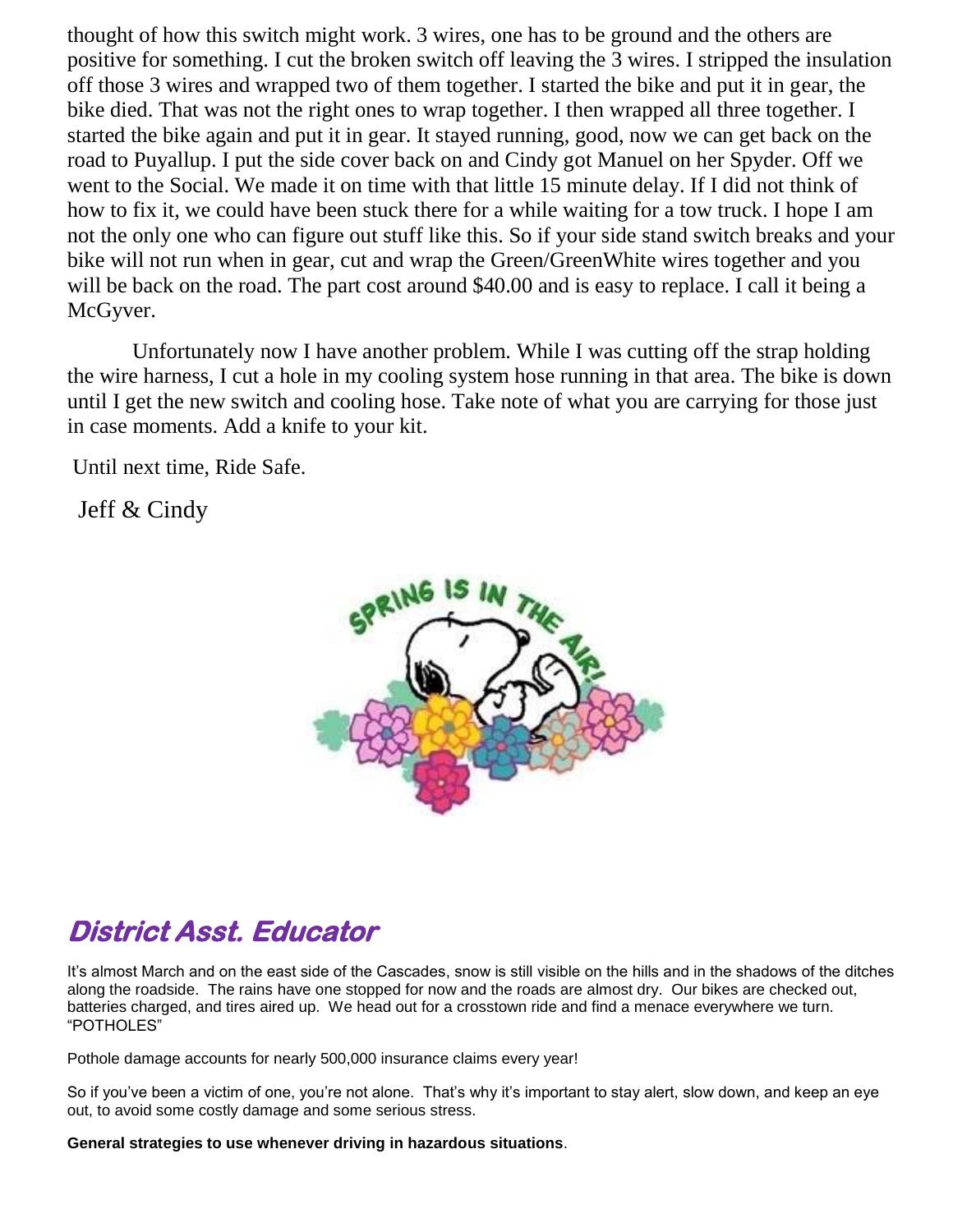**Leave more space between you and the driver ahead of you.** This is just general good driving practice, but it comes in handy avoiding 0 potholes too. After all, the more space between you and the other guy, the more likely you are to notice a pothole and calmly avoid it.

**Slow down.** Ratchet your speed back a little bit to seven improve your reaction time. Also, hitting a pothole at lower speeds typically doesn't cause as much, or as serious damage as hitting one at higher speeds.

**Watch out for water.** After a rainstorm or snow, potholes can fill with water. That makes them harder to see, and harder to judge how deep they are, which makes them even more mysterious and dangerous! So when in doubt, avoid them.

For a safety discussion during your March or April Chapter Gathering, Try this.

Imagine you are riding on a one lane road and you suddenly see a huge pothole, directly in front of you.

What would your natural reaction be?

What could you do to handle the situation?

The following suggestions for question 2 were obtained from:

- 1. Motorcycle Safety Foundation materials ([www.msf.com](http://www.msf.com/)).
- 2. GWRRA Rider Education Materials.

First, try seven to avoid the pothole, which would be the safest course of action. However if swerving or stopping is not an option, attack potholes and every obstacle at a straight on or 90 degree angle if possible. This will help you avoid a loss of control if the wheel gets snagged.

Second (if the pothole is unavoidable), perform a quick brake maneuver, (slowing down your bike as much as possible before you reach the hole), Let off the brake just before entering the pothole and stand up slightly with your knees bent on your pegs, to act as shock absorbers. Lean back slightly to take some of the weight off the front wheel. After entering the pothole, regain your normal riding posture and smoothly increase your speed. Accelerating the bike transfers weight rearward and in turn provides increased traction to the rear wheel.

Any Washington GWRRA member can call or e-mail me directly with questions/concerns with your education needs and levels information.

Ride Smart & Be Safe!

Don Eide Rider Course Instructor RCI-702

#### **District Couple of the Year**



The selection for 2019 International COY is moving right along. We are doing all of our work in this process via the internet doing ZOOM calls and email. We have found out that there is only one other couple in the Northwest Territory that we are competing against. They are from Iowa. We have completed our Resume, and are now doing trial runs with the interview process. We need to give a 5 minute presentation and then answer eight questions from the judges. It is a little nerve racking, but we

are learning and growing from this experience. -

There is a one fund raiser going on this month. On the  $16<sup>th</sup>$ , we have a day ride down to Oregon I for their Blarney Run. We will then come back for a St Patty's Day Dinner Dance.

## **Getting Closer**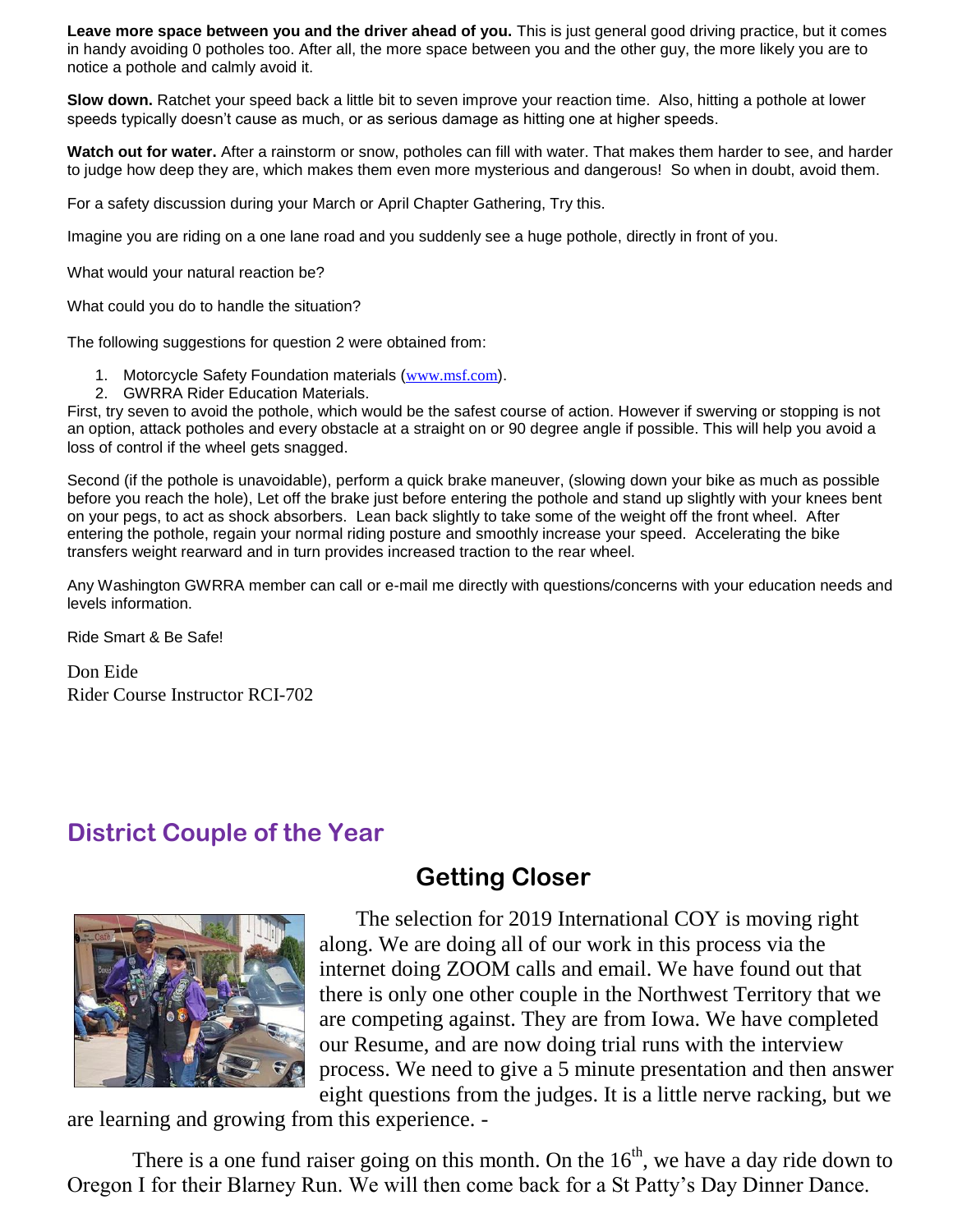Watch the District Web Site for more details. The proceeds will go to help fund the trip to Wing Ding for us if we are selected.

 Keep in mind of other couples in your Chapter that would be good as the next COY for our District. The District Rally is coming up in Cashmere. That will be the time we could be selecting the next District COY. Get your nominees in and we will assist them in getting ready for the selection process.

 Another fund raiser is in the planning stages that will entail showing off your riding skills. Come and compete against the COY. Are your riding skills better than our COY? The date is looking like June  $8<sup>th</sup>$  in Buckley. It will be in the parking lot of the Church and will test your ARC skills. It could be lots of fun. Plan to join us in these efforts to raise money for our COY to go to Wing Ding.

Jeff & Cindy WA District COY

#### Motorist Awareness



During this time of the year we motorcyclist are wishing it would get warmer quicker, as we are longing to get back on our bikes, for a fun ride and take our long awaited first ride of the season.

This is also the time to start the practice of remembering, and going through the things we all have heard and read on how to make this first ride of the season a safe one, for us and the others who share the road with us.

I have had the opportunity to see a bike on the road the other day, which really was surprising and thought provoking, but at the same time it made me watch this individual do some things, that I thought were not what I would say, were that of a rider who was a good example of a person who was following the practices we want to see as aware motorist.

These practices that I am talking about are ones that help other motorist on the road see us, especially at this time of the year when they are not looking for motorcyclist on the road.

- 1. Lane position (riding or driving in the lane that you are not in the No Zone).
- 2. Following distance (following to close) (also in the No Zone).
- 3. Leave some distance behind other vehicles at stop lights, and signs.
- 4. Use of turn signals.
- 5. Wearing of helmets, and clothing that stand out, and can be seen.
- 6. Watch for other drivers' blind spots (things in rear windows, and hanging from mirrors).
- 7. Be Friendly and Courteous, this will help others on the road to look for you.

As Motorist Awareness people, which I hope we all will be, please think of ways to make people want to look for us and see us on the road.

We will be having coloring books and crayons, to give to kids, no age restrictions, wherever you may have the opportunity, to help them become more aware of us, therefore this will also help their parents be more aware of us also.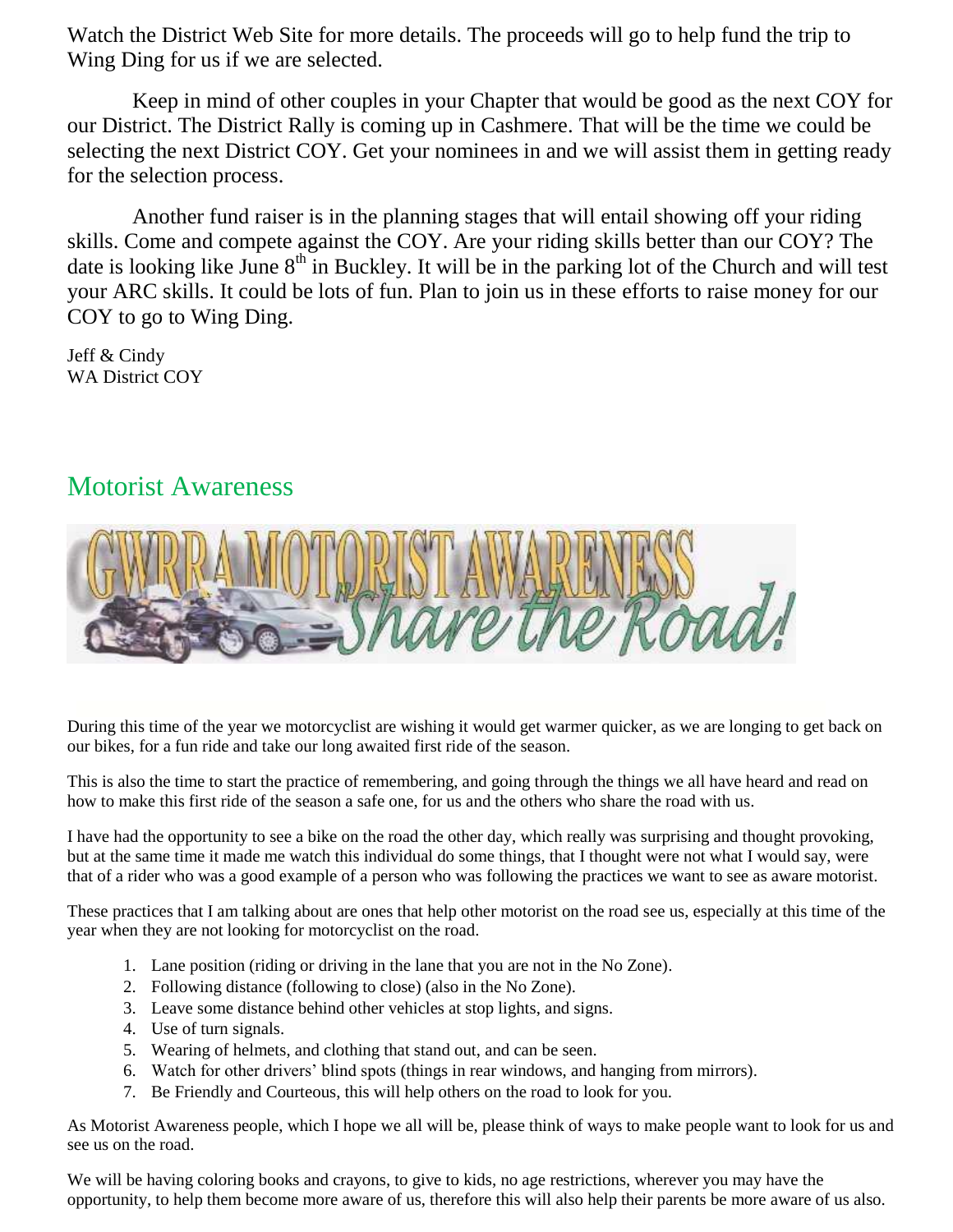Also, I wish to ask you all to hand out the Motor Awareness Bi-Folds to all your friends, old and new, so they will help us in this mission.

#### Your Assistant Motorist Awareness Director

Carl Maier



*The Ride Coordinator* by Harry Rossingol

From the desk of the ride coordinator



February this year reminded us of what most of the rest of the country has to put up with every February snow and ice covered roads. Hopefully March will bring us better weather so we can get out on the road.

On March  $2<sup>nd</sup>$  we have a ride scheduled with kickstand's up at 10 am from the Auburn Way Denny's in Auburn. We will tentatively wander the country side passing through such scenic communities as Krain, Cumberl and Kanaskat, Hobart ,Issaquah ,Sammamish, Fall City and North Bend ending our trip at the finest destination any Goldwinger could wish for...Maple Valley DQ.

On Saturday March 16<sup>th</sup> Chapter 'A' will be leading a ride down to the Oregon Chapter 'I' Blarney ride with kickstand's up at 7 AM from the McDonalds at SR512 and South Tacoma Way. Some of the participants will be stopping in at the Washington District St Patrick's Day celebration on the way back.

Harry



#### **FROM THE CHAPTER TECHNICAL ADVISOR:**



We hope to see Dennis informative article in the upcoming newsletters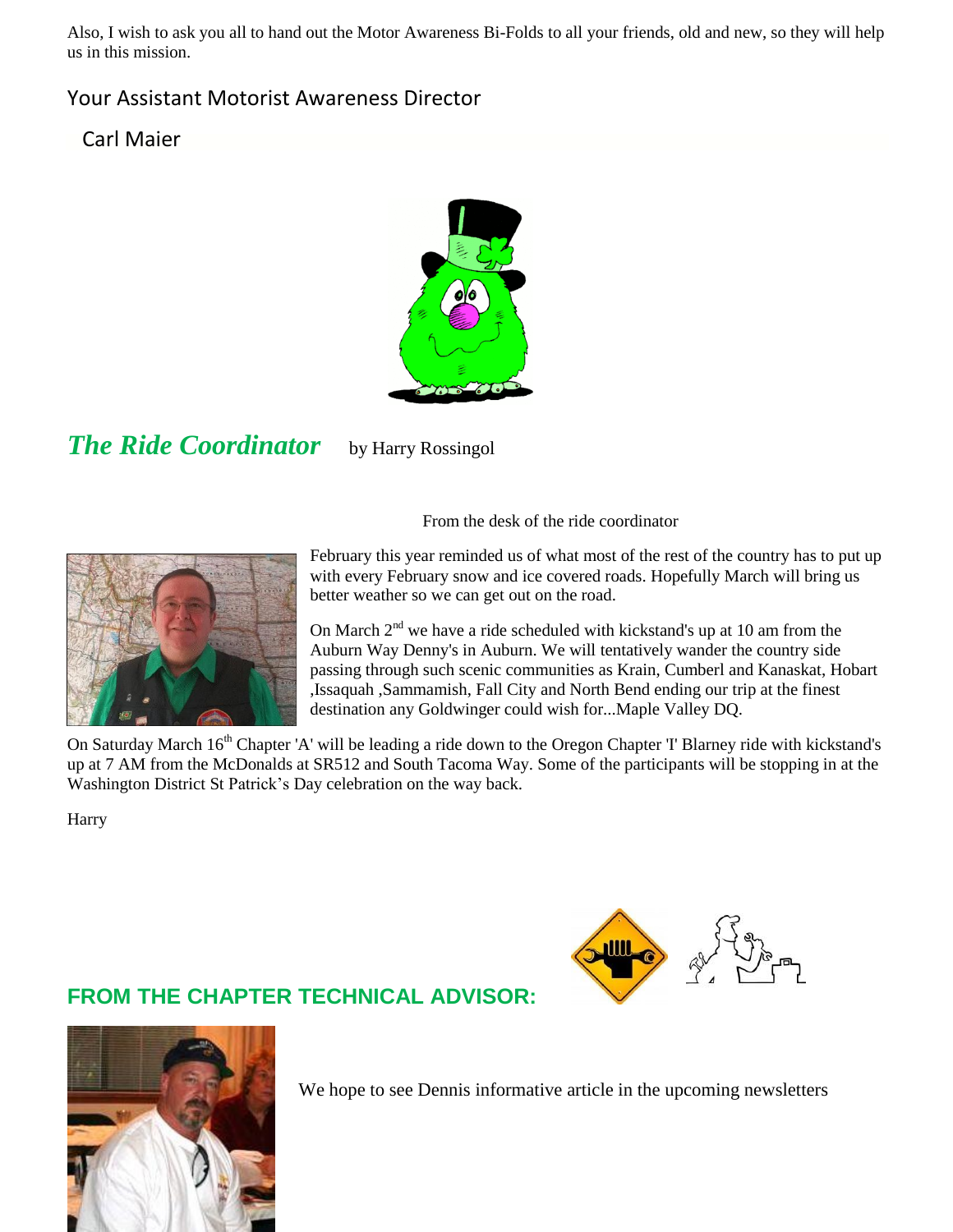## **FROM THE CHAPTER NEWSLETTER EDITORS**





 The hidden number for February was Lee Damoiseau and he was not at the meeting. Remember if you want to win you must show up at our meetings and you should check the entire newsletter when you're looking for your membership number, it can be rather difficult. It might be spelled out or just printed out as a number or both ways or broken up in one or more articles. If you find your number its good for a \$10.00 dinner refund at the current meeting, honored before 50/50 drawings.

Other activities: Marble Game – Sam Martin's ticket was drawn but not the green marble.

Colors – Joe Diambri was drawn and was wearing colors

50/50 - Was won by new member Steve Cotes

You all be careful out there. Ken/Marion



Terri Harter 23 Don Hatley 02

#### **CHAPTER BIRTHDAYS CHAPTER ANNIVERSARYS**



Gary Andrew 20 Bill & Teresa Holt 29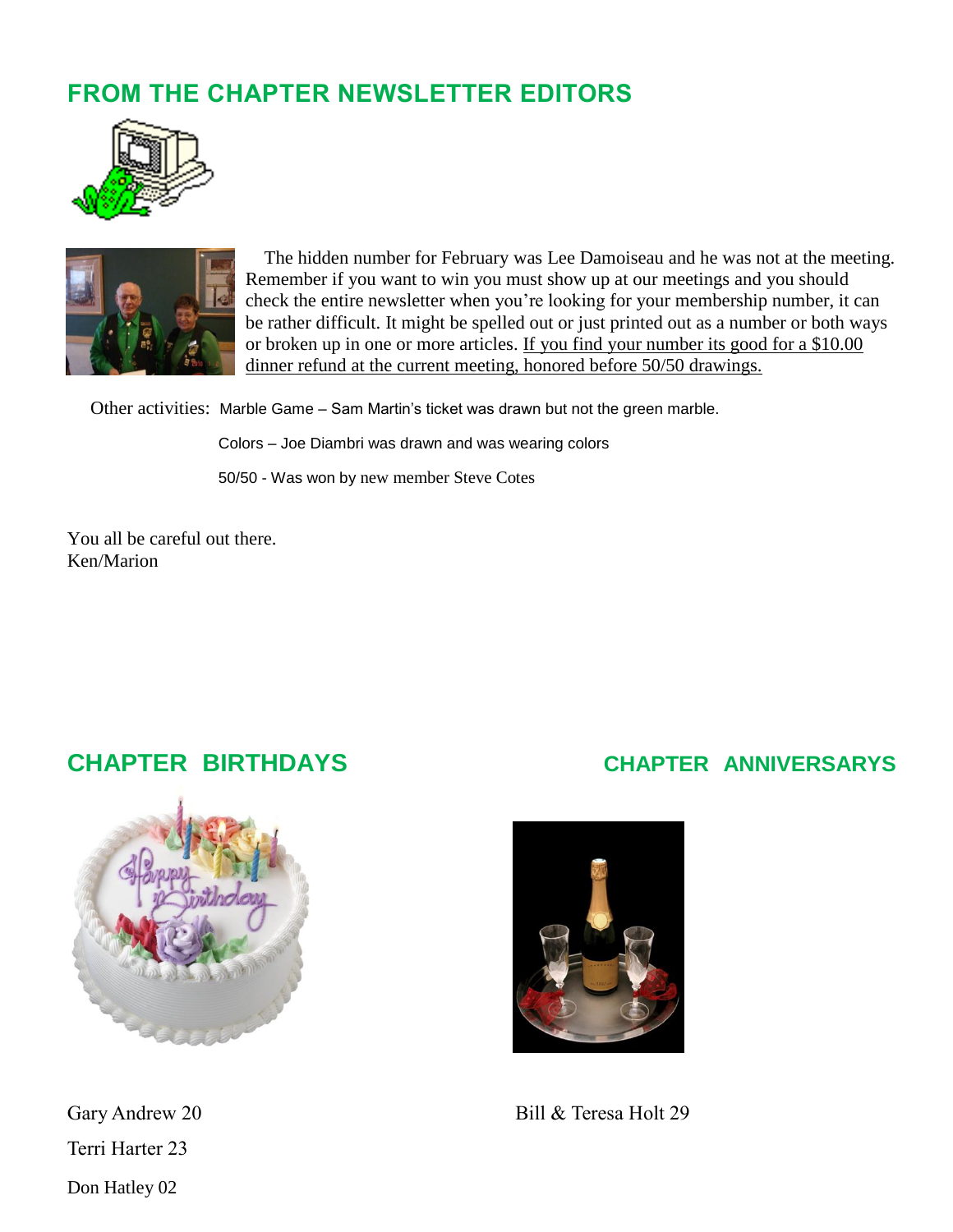## **Life As a Wing Goes!**

.

Sometimes I ride to forget. But I never forget to ride

When life gets you down remember its one down and the rest is up

The only good view of a thunderstorm is in your rearview mirror.

## **Looking for information about our chapter?**

Future/Pass Events, Photo's, Links to other Chapters go to chapter web page. [www.gwrra-wav.org](http://www.gwrra-wav.org/)

### **Monthly Calendar Events & Rides**

| February 2019                                      |                         |                 |                                           |                                                                                  |                 |                                                                                            |  |  |  |  |
|----------------------------------------------------|-------------------------|-----------------|-------------------------------------------|----------------------------------------------------------------------------------|-----------------|--------------------------------------------------------------------------------------------|--|--|--|--|
| <b>SUN</b>                                         | <b>MON</b>              | <b>TUE</b>      | <b>WED</b>                                | <b>THR</b>                                                                       | <b>FRI</b>      | <b>SAT</b>                                                                                 |  |  |  |  |
|                                                    |                         |                 |                                           |                                                                                  | $\mathbf{1}$    | $\overline{2}$<br><b>10 AM 2PM</b><br><b>Chapter Ride</b>                                  |  |  |  |  |
| 3                                                  | $\overline{\mathbf{4}}$ | $\overline{5}$  | 6                                         | $\overline{7}$<br>Chapter "V"<br><b>Monthly</b><br><b>Meeting</b><br>$6PM - 8PM$ | 8               | $\overline{9}$<br>$10$ am $-3$ pm<br><b>Chapter V</b><br><b>Planning</b><br><b>Meeting</b> |  |  |  |  |
| 10<br><b>Daylight Saving</b><br><b>Time Begins</b> | $\overline{11}$         | 12              | 13                                        | $\overline{14}$                                                                  | 15              | 16                                                                                         |  |  |  |  |
| 17<br>St Patrick's Day                             | 18                      | $\overline{19}$ | $\overline{20}$<br>First Day of<br>Spring | 21<br>$6$ pm $- 7:30$ pm<br><b>Chapter V</b><br><b>Socal</b>                     | $\overline{22}$ | $\overline{23}$                                                                            |  |  |  |  |